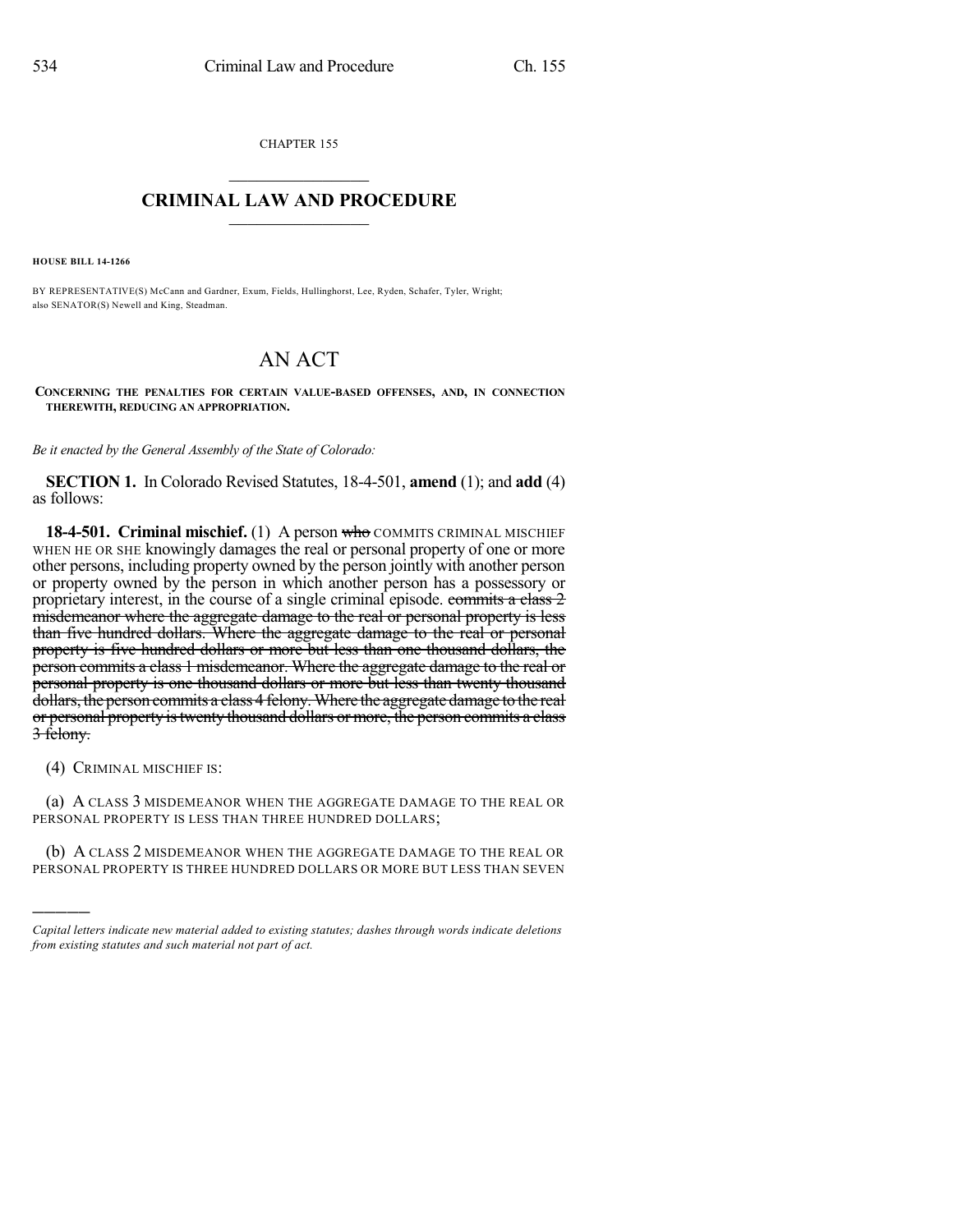HUNDRED FIFTY DOLLARS;

(c) A CLASS 1 MISDEMEANOR WHEN THE AGGREGATE DAMAGE TO THE REAL OR PERSONAL PROPERTY IS SEVEN HUNDRED FIFTY DOLLARS OR MORE BUT LESS THAN ONE THOUSAND DOLLARS;

(d) A CLASS 6 FELONY WHEN THE AGGREGATE DAMAGE TO THE REAL OR PERSONAL PROPERTY IS ONE THOUSAND DOLLARS OR MORE BUT LESS THAN FIVE THOUSAND DOLLARS;

(e) A CLASS 5 FELONY WHEN THE AGGREGATE DAMAGE TO THE REAL OR PERSONAL PROPERTY IS FIVE THOUSAND DOLLARS OR MORE BUT LESS THAN TWENTY THOUSAND DOLLARS;

(f) ACLASS 4FELONY WHEN THE AGGREGATE DAMAGE TO THE REAL OR PERSONAL PROPERTY IS TWENTY THOUSAND DOLLARS OR MORE BUT LESS THAN ONE HUNDRED THOUSAND DOLLARS;

(g) A CLASS 3 FELONY WHEN THE AGGREGATE DAMAGE TO THE REAL OR PERSONAL PROPERTY IS ONE HUNDRED THOUSAND DOLLARS OR MORE BUT LESS THAN ONE MILLION DOLLARS; AND

(h) A CLASS 2 FELONY WHEN THE AGGREGATE DAMAGE TO THE REAL OR PERSONAL PROPERTY IS ONE MILLION DOLLARS OR MORE.

**SECTION 2.** In Colorado Revised Statutes, 18-5-205, **amend** (3) as follows:

**18-5-205. Fraud by check - definitions - penalties.** (3) Fraud by check is:

(a) (Deleted by amendment, L. 2007, p. 1693, § 8, effective July 1, 2007.)

(a.5) ACLASS 1 PETTY OFFENSE IF THE FRAUDULENT CHECK WAS FOR THE SUM OF LESS THAN FIFTY DOLLARS OR IF THE OFFENDER IS CONVICTED OF FRAUD BY CHECK INVOLVING THE ISSUANCE OF TWO OR MORE CHECKS WITHIN A SIXTY-DAY PERIOD IN THE STATE OF COLORADO TOTALING LESS THAN FIFTY DOLLARS IN THE AGGREGATE;

(a.7) ACLASS 3 MISDEMEANOR IF THE FRAUDULENT CHECK WAS FOR THE SUM OF FIFTY DOLLARS OR MORE BUT LESS THAN THREE HUNDRED DOLLARS OR IF THE OFFENDER IS CONVICTED OF FRAUD BY CHECK INVOLVING THE ISSUANCE OF TWO OR MORE CHECKS WITHIN A SIXTY-DAY PERIOD IN THE STATE OF COLORADO TOTALING FIFTY DOLLARS OR MORE BUT LESS THAN THREE HUNDRED DOLLARS IN THE AGGREGATE;

(b) A class 2 misdemeanor if the fraudulent check was for the sum of less than five THREE hundred dollars or MORE BUT LESS THAN SEVEN HUNDRED FIFTY DOLLARS OR if the offender is convicted of fraud by check involving the issuance of two or more checks within a sixty-day period in the state of Colorado totaling less than five THREE hundred dollars OR MORE BUT LESS THAN SEVEN HUNDRED FIFTY DOLLARS in the aggregate; A class 3 misdemeanor if the fraudulent check was for the sumof fifty dollars or more but lessthan three hundred dollars or if the offender is convicted of fraud by check involving the issuance of two or more checks within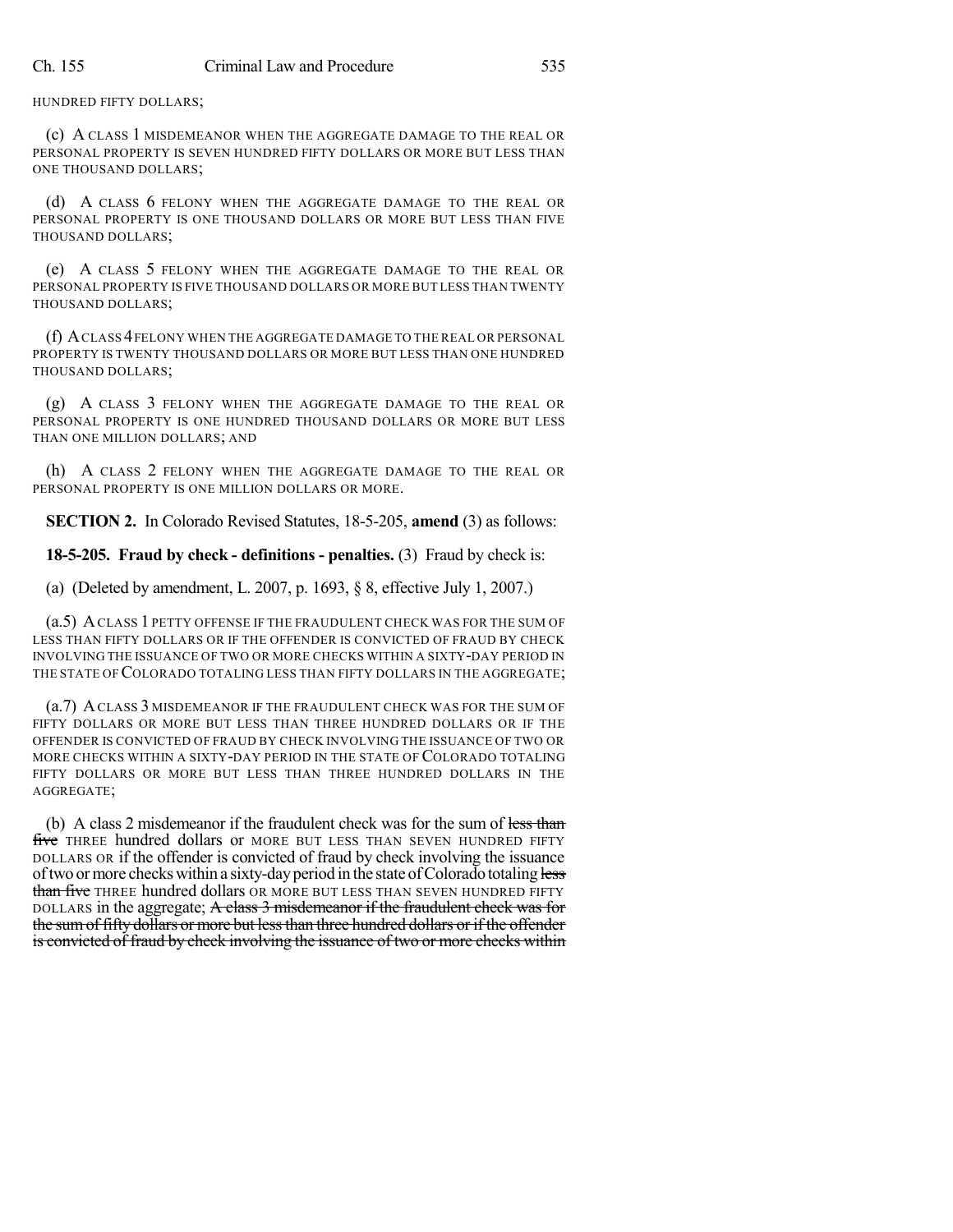a sixty-day period in the state of Colorado totaling fifty dollars or more but less than three hundred dollars in the aggregate;

(b.5) A class 1 misdemeanor if the fraudulent check was for the sum of five hundred dollars or more but less than one thousand dollars or if the offender is convicted of fraud by check involving the issuance of two or more checks within a sixty-day period in the state of Colorado totaling five hundred dollars or more but less than one thousand dollars in the aggregate;

(c) A class 6 felony 1 MISDEMEANOR if the fraudulent check was for the sum of one thousand SEVEN HUNDRED FIFTY dollars or more BUT LESS THAN TWO THOUSAND DOLLARS or if the offender is convicted of fraud by check involving the issuance of two or more checks within a sixty-day period in the state of Colorado totaling one thousand SEVEN HUNDRED FIFTY dollars or more BUT LESS THAN TWO THOUSAND DOLLARS in the aggregate; or if the offender has been twice previously convicted under this section or a former statute of this state of similar content and purport;

(d) A CLASS 6 FELONY IF THE FRAUDULENT CHECK WAS FOR THE SUM OF TWO THOUSAND DOLLARS OR MORE OR IF THE OFFENDER IS CONVICTED OF FRAUD BY CHECK INVOLVING THE ISSUANCE OF TWO OR MORE CHECKS WITHIN A SIXTY-DAY PERIOD IN THE STATE OF COLORADO TOTALING TWO THOUSAND DOLLARS OR MORE IN THE AGGREGATE;

 $(d)$  (e) A class 6 felony if the fraudulent check was drawn on an account which did not exist or which has been closed for a period of thirty days or more prior to the issuance of said check.

**SECTION 3.** In Colorado Revised Statutes, 18-5-206, **amend** (1) and (2) as follows:

**18-5-206. Defrauding a secured creditor or debtor.**(1) If a person, with intent to defraud a creditor by defeating, impairing, or rendering worthless or unenforceable any security interest, sells, assigns, transfers, conveys, pledges, encumbers, conceals, destroys, or disposes of any collateral subject to a security interest, THE PERSON COMMITS:

(a) (Deleted by amendment, L. 2007, p. 1694, § 9, effective July 1, 2007.)

(b) The person commits a class 2 misdemeanor if the value of the collateral is less than five hundred dollars A CLASS 1 PETTY OFFENSE IF THE VALUE OF THE COLLATERAL IS LESS THAN FIFTY DOLLARS;

(b.5) The person commits a class 1 misdemeanor if the value of the collateral is five hundred dollars or more but less than one thousand dollars;

(c) The person commits a class 5 felony if the value of the collateral is one thousand dollars or more but less than twenty thousand dollars; and A CLASS 3 MISDEMEANOR IF THE VALUE OF THE COLLATERAL IS FIFTY DOLLARS OR MORE BUT LESS THAN THREE HUNDRED DOLLARS;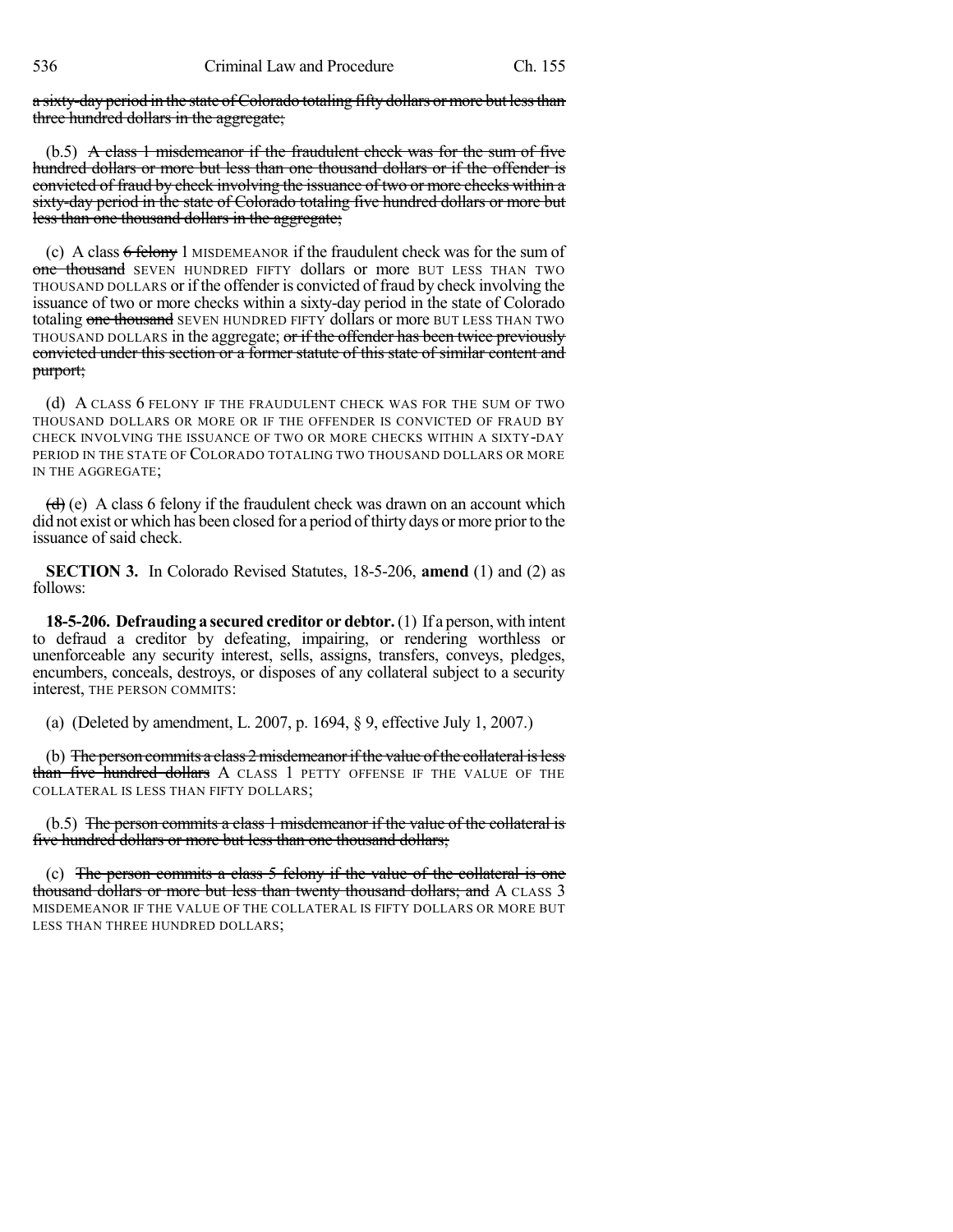(d) The person commits a class 3 felony if the value of the collateral is twenty thousand dollars or more. A CLASS 2 MISDEMEANOR IF THE VALUE OF THE COLLATERAL IS THREE HUNDRED DOLLARS OR MORE BUT LESS THAN SEVEN HUNDRED FIFTY DOLLARS;

(e) A CLASS 1 MISDEMEANOR IF THE VALUE OF THE COLLATERAL IS SEVEN HUNDRED FIFTY DOLLARS OR MORE BUT LESS THAN TWO THOUSAND DOLLARS;

(f) A CLASS 6 FELONY IF THE VALUE OF THE COLLATERAL IS TWO THOUSAND DOLLARS OR MORE BUT LESS THAN FIVE THOUSAND DOLLARS;

(g) A CLASS 5 FELONY IF THE VALUE OF THE COLLATERAL IS FIVE THOUSAND DOLLARS OR MORE BUT LESS THAN TWENTY THOUSAND DOLLARS;

(h) ACLASS 4 FELONY IF THE VALUE OF THE COLLATERAL IS TWENTY THOUSAND DOLLARS OR MORE BUT LESS THAN ONE HUNDRED THOUSAND DOLLARS;

(i) A CLASS 3 FELONY IF THE VALUE OF THE COLLATERAL IS ONE HUNDRED THOUSAND DOLLARS OR MORE BUT LESS THAN ONE MILLION DOLLARS; AND

(j) A CLASS 2 FELONY IF THE VALUE OF THE COLLATERAL IS ONE MILLION DOLLARS OR MORE.

(2) If a creditor, with intent to defraud a debtor, sells, assigns, transfers, conveys, pledges, buys, or encumbers a promissory note or contract signed by the debtor, THE CREDITOR COMMITS:

(a) (Deleted by amendment, L. 2007, p. 1694, § 9, effective July 1, 2007.)

(b) The creditor commits a class 2 misdemeanor if the amount owing on the note or contract is less than five hundred dollars A CLASS 1 PETTY OFFENSE IF THE AMOUNT OWING ON THE NOTE OR CONTRACT IS LESS THAN FIFTY DOLLARS;

(b.5) The creditor commits a class 1 misdemeanor if the amount owing on the note or contract is five hundred dollars or more but less than one thousand dollars;

(c) The creditor commits a class 5 felony if the amount owing on the note or contract is one thousand dollars or more but lessthan twenty thousand dollars; and A CLASS 3 MISDEMEANOR IF THE AMOUNT OWING ON THE NOTE OR CONTRACT IS FIFTY DOLLARS OR MORE BUT LESS THAN THREE HUNDRED DOLLARS:

(d) The creditor commits a class 3 felony if the amount owing on the note or contract is twenty thousand dollars or more. A CLASS 2 MISDEMEANOR IF THE AMOUNT OWING ON THE NOTE OR CONTRACT IS THREE HUNDRED DOLLARS OR MORE BUT LESS THAN SEVEN HUNDRED FIFTY DOLLARS;

(e) ACLASS 1 MISDEMEANOR IF THE AMOUNT OWING ON THE NOTE OR CONTRACT IS SEVEN HUNDRED FIFTY DOLLARS OR MORE BUT LESS THAN TWO THOUSAND DOLLARS;

(f) ACLASS 6 FELONY IF THE AMOUNT OWING ON THE NOTE OR CONTRACT IS TWO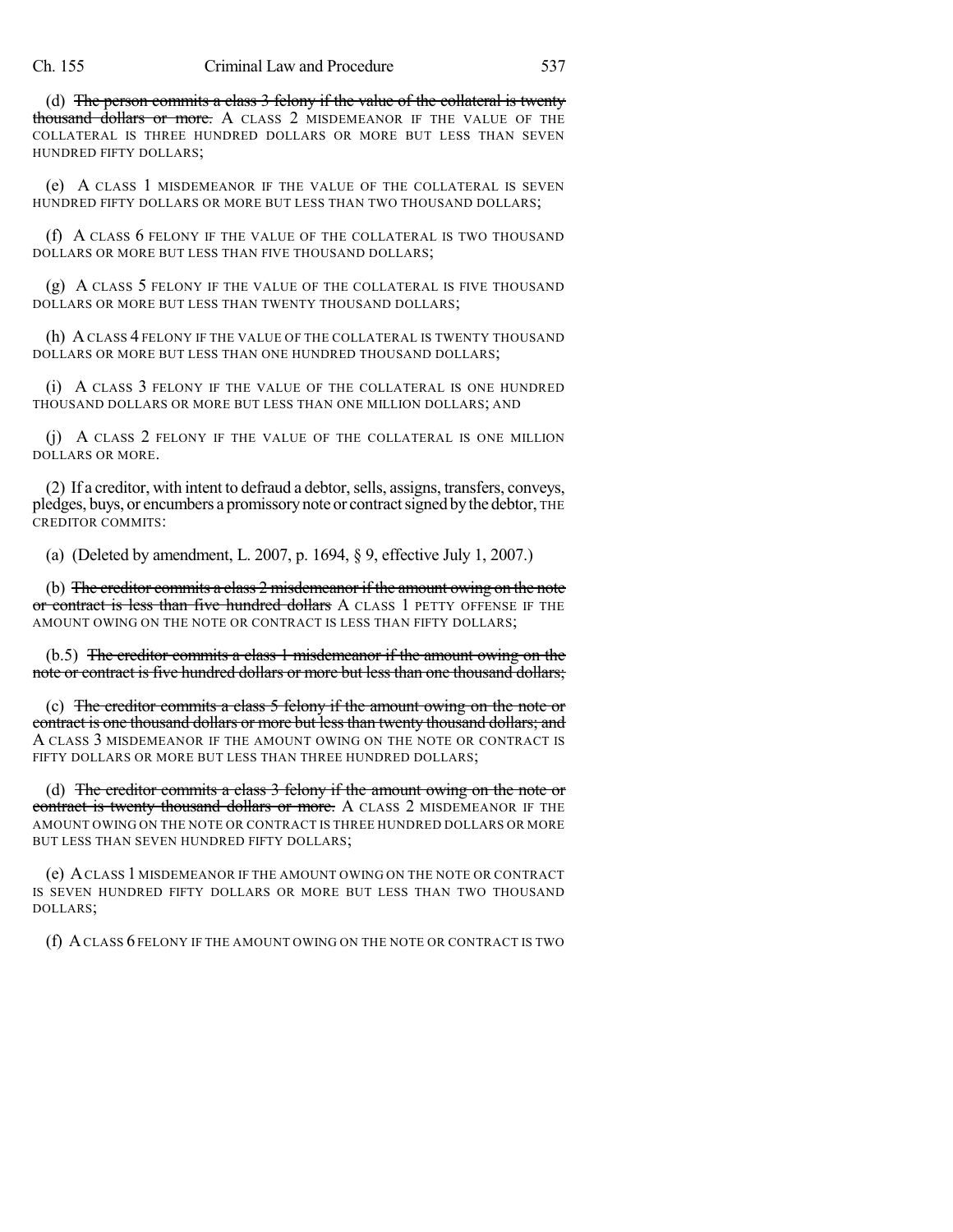THOUSAND DOLLARS OR MORE BUT LESS THAN FIVE THOUSAND DOLLARS;

(g) ACLASS 5 FELONY IF THE AMOUNT OWING ON THE NOTE OR CONTRACT IS FIVE THOUSAND DOLLARS OR MORE BUT LESS THAN TWENTY THOUSAND DOLLARS;

(h) A CLASS 4 FELONY IF THE AMOUNT OWING ON THE NOTE OR CONTRACT IS TWENTY THOUSAND DOLLARS OR MORE BUT LESS THAN ONE HUNDRED THOUSAND DOLLARS;

(i) A CLASS 3 FELONY IF THE AMOUNT OWING ON THE NOTE OR CONTRACT IS ONE HUNDRED THOUSAND DOLLARS OR MORE BUT LESS THAN ONE MILLION DOLLARS; AND

(j) ACLASS 2 FELONY IF THE AMOUNT OWING ON THE NOTE OR CONTRACT IS ONE MILLION DOLLARS OR MORE.

**SECTION 4.** In Colorado Revised Statutes, 18-5-702, **amend** (3) as follows:

**18-5-702. Unauthorized use of a financial transaction device.** (3) Unauthorized use of a financial transaction device is:

(a) (Deleted by amendment, L. 2007, p. 1695, § 13, effective July 1, 2007.)

(b) A class 1 misdemeanor if the value of the eash, credit, property, or services obtained or of the financial payments made is less than one thousand dollars A CLASS 1PETTY OFFENSE IF THE VALUE OFTHE CASH,CREDIT,PROPERTY,OR SERVICES OBTAINED OR OF THE FINANCIAL PAYMENTS MADE IS LESS THAN FIFTY DOLLARS;

(c) A class  $5$  felony if the value of the eash, credit, property, or services obtained or of the financial payments made is one thousand dollars or more but less than twenty thousand dollars A CLASS 3 MISDEMEANOR IF THE VALUE OF THE CASH, CREDIT, PROPERTY, OR SERVICES OBTAINED OR OF THE FINANCIAL PAYMENTS MADE IS FIFTY DOLLARS OR MORE BUT LESS THAN THREE HUNDRED DOLLARS;

(d) A class 3 felony if the value of the cash, credit, property, or services obtained or of the financial payments made is twenty thousand dollars or more. A CLASS 2 MISDEMEANOR IF THE VALUE OF THE CASH, CREDIT, PROPERTY, OR SERVICES OBTAINED OR OF THE FINANCIAL PAYMENTS MADE IS THREE HUNDRED DOLLARS OR MORE BUT LESS THAN SEVEN HUNDRED FIFTY DOLLARS;

(e) ACLASS 1 MISDEMEANOR IF THE VALUE OF THE CASH, CREDIT, PROPERTY, OR SERVICES OBTAINED OR OF THE FINANCIAL PAYMENTS MADE IS SEVEN HUNDRED FIFTY DOLLARS OR MORE BUT LESS THAN TWO THOUSAND DOLLARS;

(f) A CLASS 6 FELONY IF THE VALUE OF THE CASH, CREDIT, PROPERTY, OR SERVICES OBTAINED OR OF THE FINANCIAL PAYMENTS MADE IS TWO THOUSAND DOLLARS OR MORE BUT LESS THAN FIVE THOUSAND DOLLARS;

(g) A CLASS 5 FELONY IF THE VALUE OF THE CASH, CREDIT, PROPERTY, OR SERVICES OBTAINED OR OF THE FINANCIAL PAYMENTS MADE IS FIVE THOUSAND DOLLARS OR MORE BUT LESS THAN TWENTY THOUSAND DOLLARS;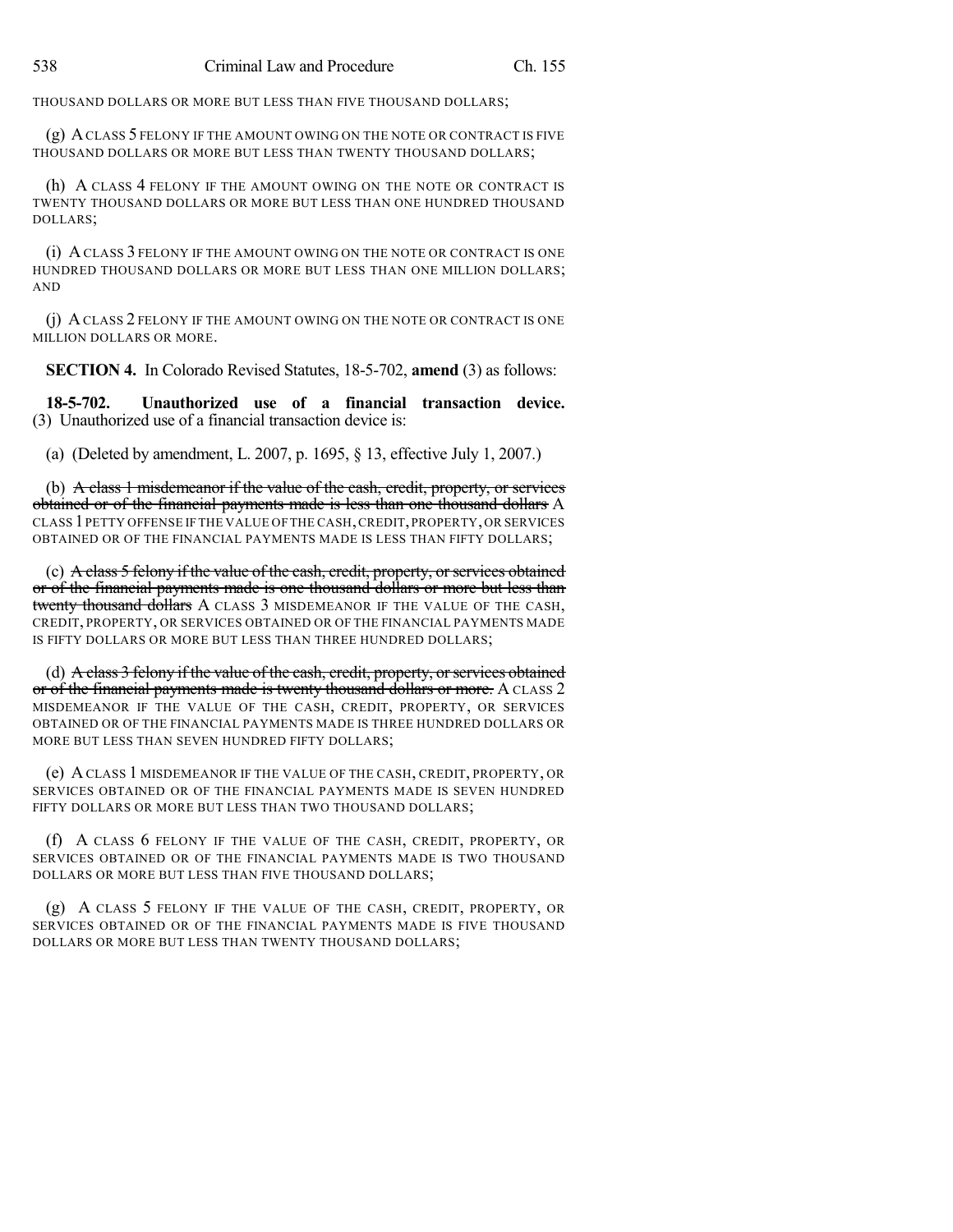(h) A CLASS 4 FELONY IF THE VALUE OF THE CASH, CREDIT, PROPERTY, OR SERVICES OBTAINED OR OF THE FINANCIAL PAYMENTS MADE IS TWENTY THOUSAND DOLLARS OR MORE BUT LESS THAN ONE HUNDRED THOUSAND DOLLARS;

(i) A CLASS 3 FELONY IF THE VALUE OF THE CASH, CREDIT, PROPERTY, OR SERVICES OBTAINED OR OF THE FINANCIAL PAYMENTS MADE IS ONE HUNDRED THOUSAND DOLLARS OR MORE BUT LESS THAN ONE MILLION DOLLARS; AND

(j) A CLASS 2 FELONY IF THE VALUE OF THE CASH, CREDIT, PROPERTY, OR SERVICES OBTAINED OR OF THE FINANCIAL PAYMENTS MADE IS ONE MILLION DOLLARS OR MORE.

**SECTION 5.** In Colorado Revised Statutes, 18-5.5-102, **amend** (3) (a) as follows:

**18-5.5-102. Computer crime.** (3) (a) Except as provided in paragraphs(b) and (c) of this subsection (3), if the loss, damage, value of services, or thing of value taken, or cost of restoration or repair caused by a violation of this section is: less than five hundred dollars, computer crime is a class 2 misdemeanor; if five hundred dollars or more but less than one thousand dollars, computer crime is a class 1 misdemeanor; if one thousand dollars or more but less than twenty thousand dollars, computer crime is a class 4 felony; if twenty thousand dollars or more, computer crime is a class 3 felony.

(I) LESS THAN FIFTY DOLLARS, COMPUTER CRIME IS A CLASS 1 PETTY OFFENSE;

(II) FIFTY DOLLARS OR MORE BUT LESS THAN THREE HUNDRED DOLLARS, COMPUTER CRIME IS A CLASS 3 MISDEMEANOR;

(III) THREE HUNDRED DOLLARS OR MORE BUT LESS THAN SEVEN HUNDRED FIFTY DOLLARS, COMPUTER CRIME IS A CLASS 2 MISDEMEANOR;

(IV) SEVEN HUNDRED FIFTY DOLLARS OR MORE BUT LESS THAN TWO THOUSAND DOLLARS, COMPUTER CRIME IS A CLASS 1 MISDEMEANOR;

(V) TWO THOUSAND DOLLARS OR MORE BUT LESS THAN FIVE THOUSAND DOLLARS, COMPUTER CRIME IS A CLASS 6 FELONY;

(VI) FIVE THOUSAND DOLLARS OR MORE BUT LESS THAN TWENTY THOUSAND DOLLARS, COMPUTER CRIME IS A CLASS 5 FELONY;

(VII) TWENTY THOUSAND DOLLARS OR MORE BUT LESS THAN ONE HUNDRED THOUSAND DOLLARS, COMPUTER CRIME IS A CLASS 4 FELONY;

(VIII) ONE HUNDRED THOUSAND DOLLARS OR MORE BUT LESS THAN ONE MILLION DOLLARS, COMPUTER CRIME IS A CLASS 3 FELONY; AND

(IX) ONE MILLION DOLLARS OR MORE, COMPUTER CRIME IS A CLASS 2 FELONY.

**SECTION 6.** In Colorado Revised Statutes, 18-4-409, **amend** (3) as follows: